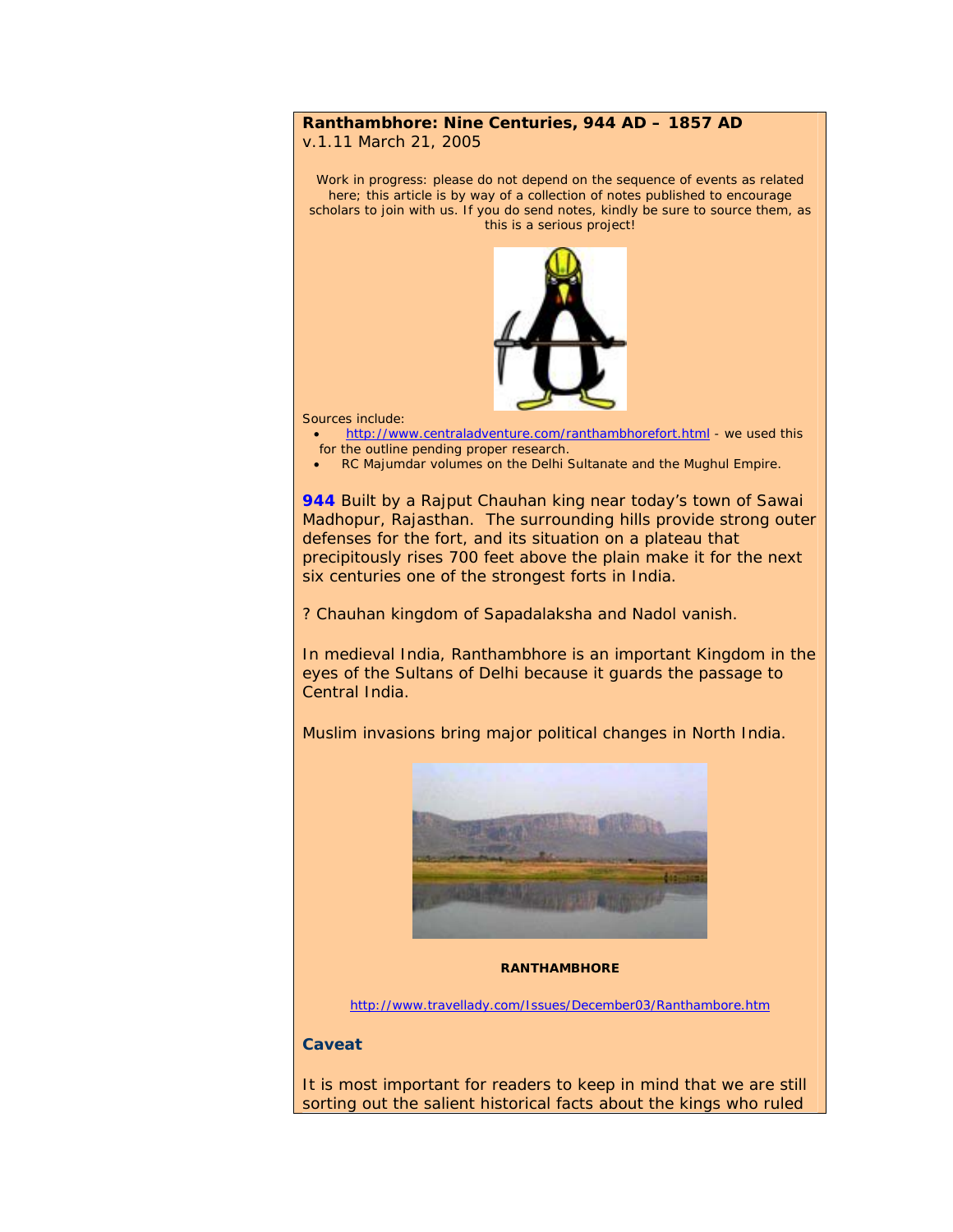Ranthambhore. As this is the first attempt to base history around the fort, it is not a trifling matter to keep track of who did what and when. Moreover, there is often disagreement between sources on major details. We are using R.C. Mazumdar's *History and Culture of the Indian People* as the preliminary basis for our compilation. If you send us material, you must source it or we will be unable to use your contribution.

His name in the history of the Chauhans is well known for defeating the successors of Mahmud Ghaznavi and occupying the whole of Delhi, Bundelkhand and a part of Punjab. He was murdered by his son Jagdeva. Jagdeva was murdered by his younger brother Vigraharaja IV. He is said to have ruled in the middle of the 12<sup>th</sup> century.

Vigraharaja IV is said to be a brave and powerful ruler, who had fought many battles against both the Muslims and the Hindus rulers. He brings the territories of Delhi and Jhansi, Punjab, Rajputana and Western UP under his rule. He resists the advance of the Muslims in India. He is a good administrator too, besides being a patron of art and literature and also promotes education.

Political instability befalls the dynasty after Vigraharaja IV. He is succeeded by his son Apara Gangeya who is killed by his own cousin Prithvi Raj II. He is followed by Vigharaja's uncle, Somadeva who in turn was succeeded by Rai Pithora most commonly known as Prithvi Raj Chauhan III. He was one of the most celebrated rulers of the Chauhans. He ruled from 1179- 1192AD.

**1190: Prithviraj Chauhan III** rules Rajasthan and Punjab from two capitals, Pithoragadh (Delhi) and Ajmer. The Turk Muhammad of Ghur conquers Lahore and Sindh and reaches the border of Rajasthan. Prithviraj Chauhan defeats Ghuri in the first battle of Tarain (1191AD). Ghuri returns next year, defeats and captures Prithviraj.

**1190s** Prithviraj Chauhan III banishes from court Govindaraja, who belongs to the Chauhans of Ajmer. Govindaraja founds a new kingdom at Ranthambhore. When the Muslims overrun Ajmer after Prithviraj's death at Second Tarain, Govindaraja shelters Prithviraj's younger brother Hariraja.

On Govindaraja's death, his son Balhana takes over and rules Ranthambhore as a vassal of the Sultanate at Delhi.

**1215 Balhana** throws off the Sultanate's yoke around this time and rules independently.

**1226 Sheoji**, a grandson of the Jaichand Rathore of Kannauj who quarreled with Prithviraj III, establishes a new Rathore kingdom in Marwar after the fall of Kannauj to the Sultanate.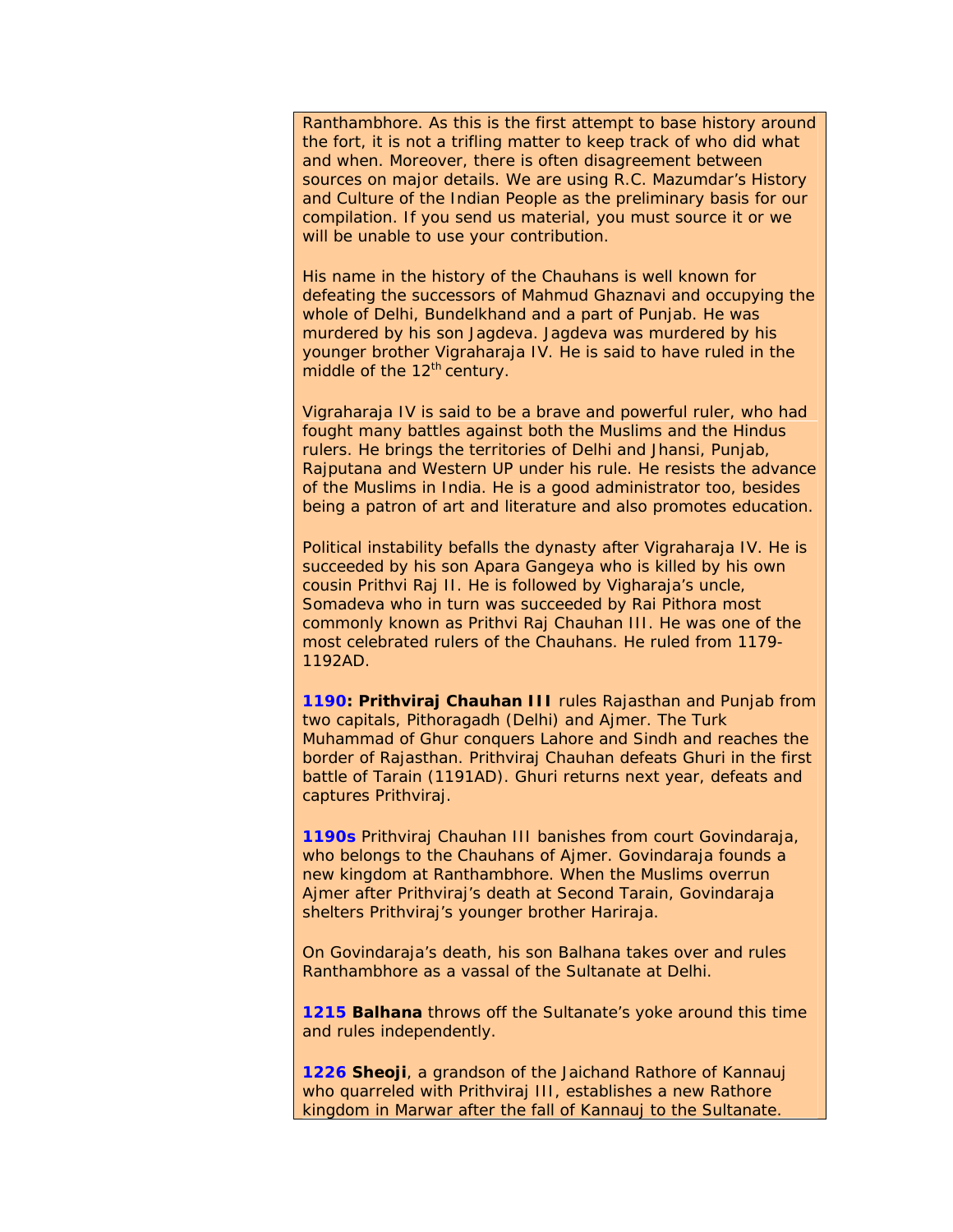[We are still trying to work out what part Ranthambhore plays in this new dynasty. At this time Ranthambhore lies on the border of Malwa and Marwar; the new dynasty is established at Ajmer, some distance away. So it is not necessary that whoever rules at Ajmer controls Ranthambhore.]

**1226 Iltutmish,** the Delhi sultan, captures Ranthambhore. Treachery is involved: the sultan, unable to seize Ranthambhore, invites the ruler to Delhi where the latter is murdered, opening the way for the sultan to take control of the fort.

**1236** On the death of Iltutmish, Ranthambhore is invested and **Raziya Sultan**, Iltutmish's heir, sends her general Qutabuddin Hasan Ghori to its rescue. The general manages to get the garrison out, but cannot hold the fort. He destroys as much as he can as he pulls back to Delhi.

**1248 Balban** makes his first unsuccessful attack against Ranthambhore.

**1253 Balban** unsuccessfully attacks Ranthambhore a second time.

**1259 Jaitrasimha** is the Chauhan king of Ranthambhore when he is defeated in this year by Sultan Nasiruddin.

**1283 Hamirdeva** [also called Hammir] **succeeds** Jaitrasingh in 1283 A.D. He rules over two districts in Rajasthan, but expands his kingdom by raids into Malwa and Gujarat. He recovers Ranthambhore and also defeats the ruler of Chittor.

**1290 Jalaluddin Firuz Khilji** besieges Ranthambhore, but when he recognizes how much blood would have to be shed for the fort, this overly kind-hearted king lifts the siege in the early spring of 1291. [R.C. Majumdar.]

**1298 Hamirdeva**, the Rajput king of Ranthambhore, stops paying tribute to Delhi and gives refuge to Muhammad Shah, a rebel against Alauddin Khilji, the Sultan of Delhi. Allauddin's general Ulugh Khan [Balban] sends an envoy to the fort demanding the death of Muhammed Shah but Hamirdeva declines saying he cannot harm anyone who has sought shelter with him. [R.C. Majumdar.]

**1301 Allaudin Khilji** attacks Ranthambore both orders the fort to be besieged from all sides. Aside from the need to capture the rebel Muhammed Shah, Allaudin also has strategic objectives in mind: the fort is one of the strongest in India, and a gateway to the west, south and east.

When he sees no progress at the siege, Allauddin Khilji himself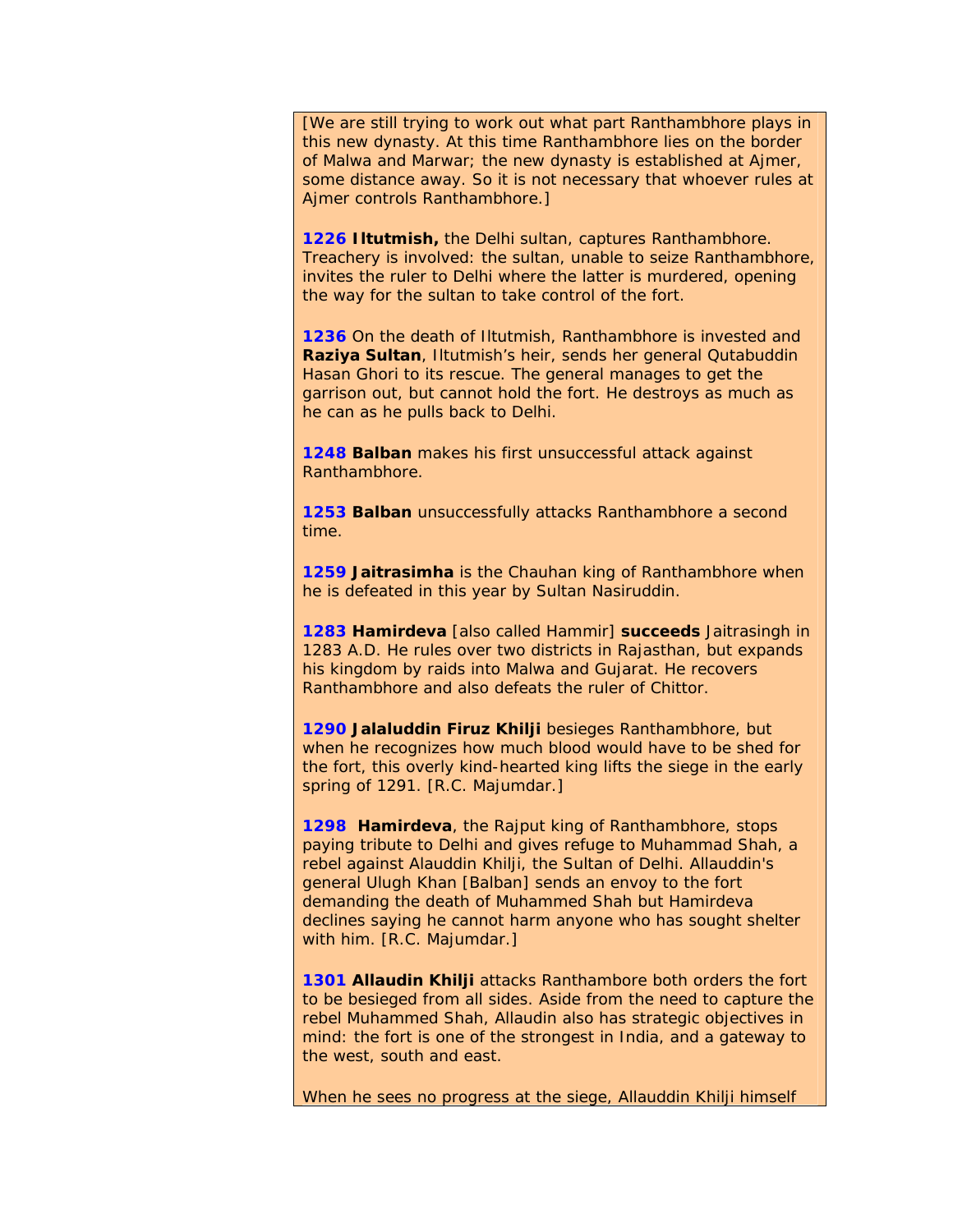marches to Ranthambhore. In spite of all the strategies adopted by him the fort withstands. However soon the fort starts feeling the pinch of the siege. Famine in the fort is acute. Hamirdeva sends his minister Ranmal as an envoy to Alauddin to negotiate terms.

At this stage treachery raises its heads in the form of Hamirdeva's generals – Ratipal and Ranmal. Alauddin Khilji entices Ratipal by promising him the Kingdom of Ranthambhore if he helps him in capturing the fort. We do not know at this time what promises are mde to Ranmal. Facing certain defeat, Hamirdeva for the fight to death. Thousand of ladies in the fort performed "Jauhar" by jumping into fire and the men rush out of the fort to fight unto death. The Delhi Sultan finally occupies Ranthambhore in July.

For helping him to gain Ranthambhore, Alauddin executes the treasonous Rajputs on the sound principle that a traitor once can be traitor twice.

Khilji makes one of his generals in charge of the area and returns to Delhi. A Chauhan feudatory of Alauudin Khilji rules Ranthambhore.

**1326** or thereabouts: [R.C. Majumdar.] **Rana Hammir** of Mewar [1314-1378] begins expanding his kingdom, taking advantage of the instability that has fallen on the Khilji empire after Alauddin's death in 1316. He titles himself Maharana of Mewar.

He captures the fort, sending the Chauhan feudatory fleeing for help to Muhammad Bin Tuglaq, who is now the ruler of the Delhi Sultanate.

[We are still researching what happens next; meanwhile see below.]

**1340** Around this time, Rana Hammir regains the kingdom of Mewar, implying that somewhere after 1326 he lost it. Presumably the loss and regaining of his kingdom involves Ranthambhore.

**1450? Rana Khumba** [1433-1468, also called Khumbakarna] captures the fort in the mid  $15<sup>th</sup>$  century and later hands it to his son. After his son's death, the Hada Rajputs of Bundi take over Ranthambhore once again.

**1496** or thereabouts: Ranthambhore has again fallen at some point earlier to the Delhi Sultanate. Sikander Lodhi's governor at Ranthambhore, around this time, is **Daulat Khan.**

Tuglaq attacks Ranthambhore but is defeated and captured by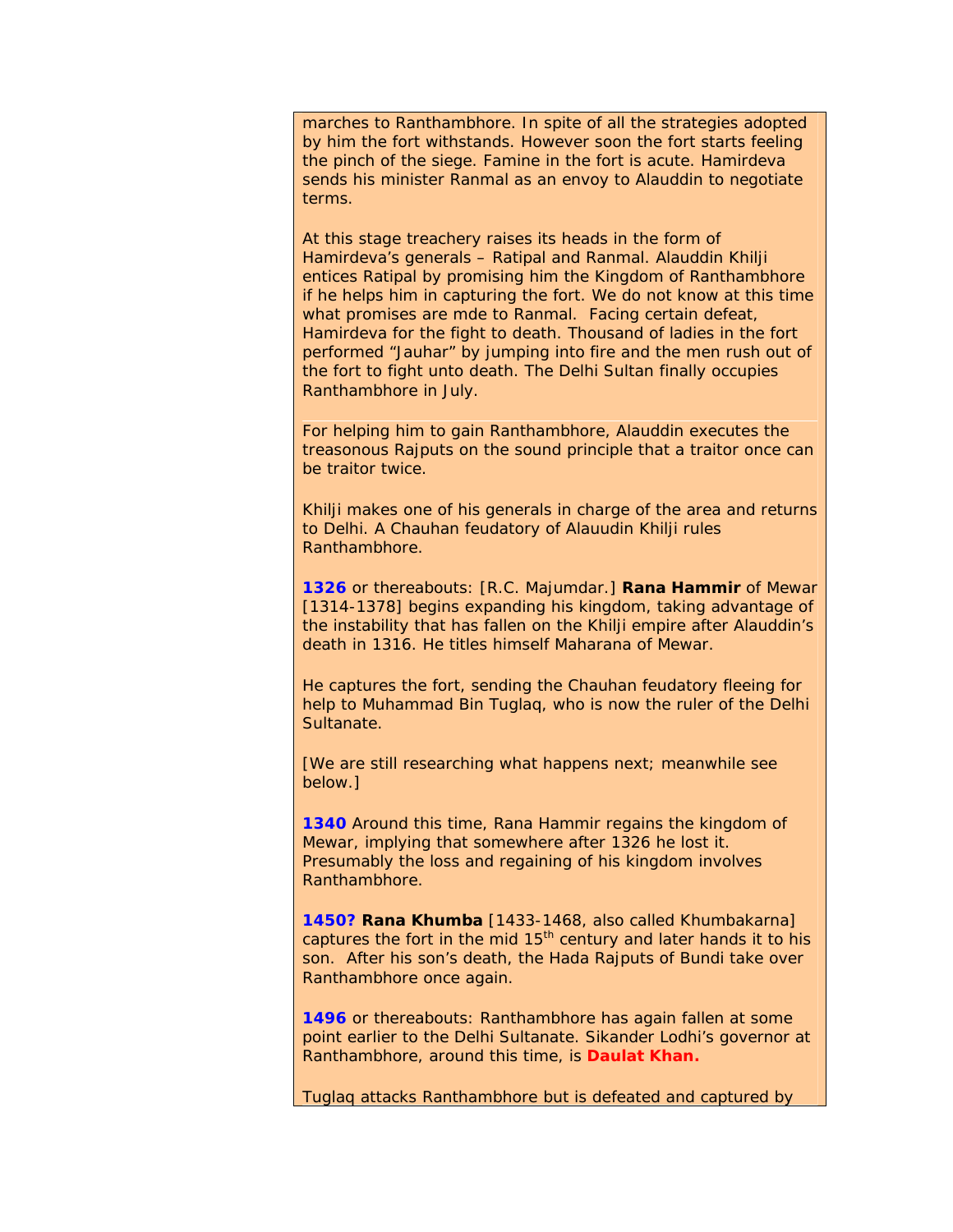Maharana Hammir. Tuglaq gains his release by paying an enormous ransom, which includes ceding Ranthambhore to its new occupier.

**1528** The fort passes to the child Prince **Vikramjeet** on the death of his father, the legendary **Maharana Sangha of Mewar**. The Maharana had promised the fort to the son of his junior wife Karmavati. She has two sons by Ratna Singh, Vikramjeet and Uday Singh. As they have yet to reach the age of majority, her brother Surya Mal of the Hada clan becomes guardian.

But when **Ratna Singh**, Maharana Sangha's son and heir [ruled 1528-31] tries to assert his authority over his half-brothers and step mother, Karmavati pledges her loyalty to Babur and her stepson is stymied.

In 1531, Vikramjeet assumes the throne of Mewar on the death of his half-brother Ratna Singh.

**1532** Around this time, **Bahadur Shah** of Gujarat captures Ranthambhore as part of his expansion north into Rajasthan. He can expand because in the early years of Mughul rule in India, after the fall of the Lodhis, most of India is in disarray. Bahadur Shah goes on to invest and sack Chittor in 1535.

**1535 Humanyun** captures Ranthambhore as part of his counter-offensive against Bahadur Shah of Gujarat. The offensive also sees the great fort of Chittor back under a Delhi king, and Humanyun continues into Gujarat, reclaiming this territory for Delhi.

**1558 Akbar** invests Ranthambhore, but has to raise the siege because of trouble with Bairam Khan.

## **1569**

February 8. **Akbar** returns to the siege, pitching his tent nearby, no intention of leaving till he has possession. The defender is **Rai Surjan**, the Hada clan chief of Bundi. He holds the fort as a vassal of Chittor. Rai Surjan is much influenced by Akbar's recent and ruthless sack of Chittor, during which the Mughul emperor ordered all civilian males to be executed.

So on March 21 he surrenders the fort keys to the Emperor, and **Mihtar Khan** becomes Akbar's commander at fabled Ranthambhore.

**TO BE CONTINUED**